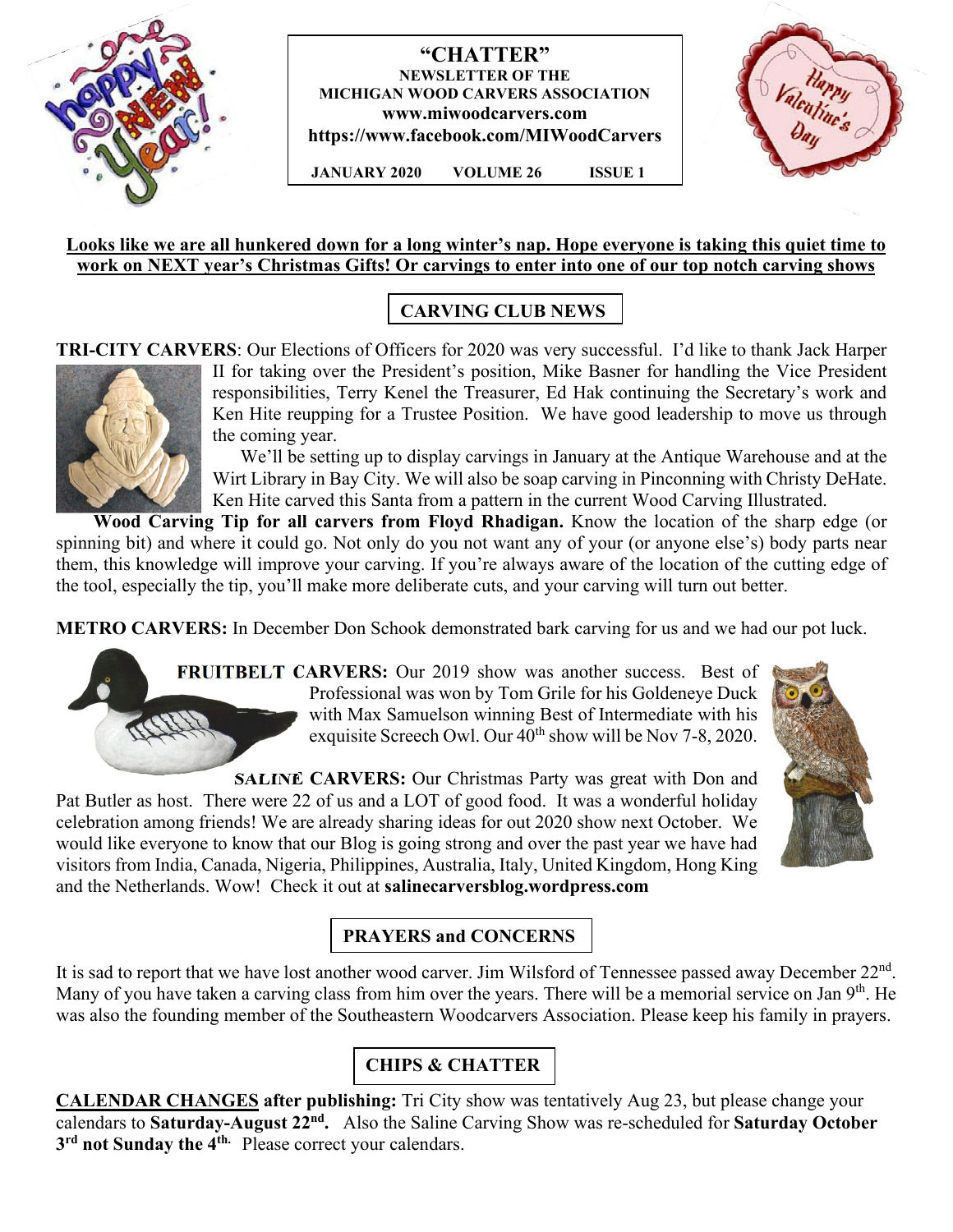## How great is this! Thanks, Denny, for bringing it to the attention of our President!

THE WHITE HOUSE WASHINGTON, DC 20502 Michigan Woodcarvers Association c/o Mr. Denny Sekrenes 1110 Legion Street Corinna, Michigan 48817



THE WHITE HOUSE **WASHINGTON** 

October 17, 2019

Michigan Woodcarvers Association Corunna, Michigan

Dear Friends,

I recently heard of your efforts to create personalized walking canes for veterans in your community. As Commander in Chief, I respect and admire your commitment to helping your fellow service members in need.

Your work helps to fulfill our country's promise never to forget those who answered the call to defend our freedom. I have made it one of my top priorities as President to continually honor our great veterans, for they represent the very best of our Nation.

May God bless you all, and may He continue to bless the United States of America.

Sincerely,

Ambaldumn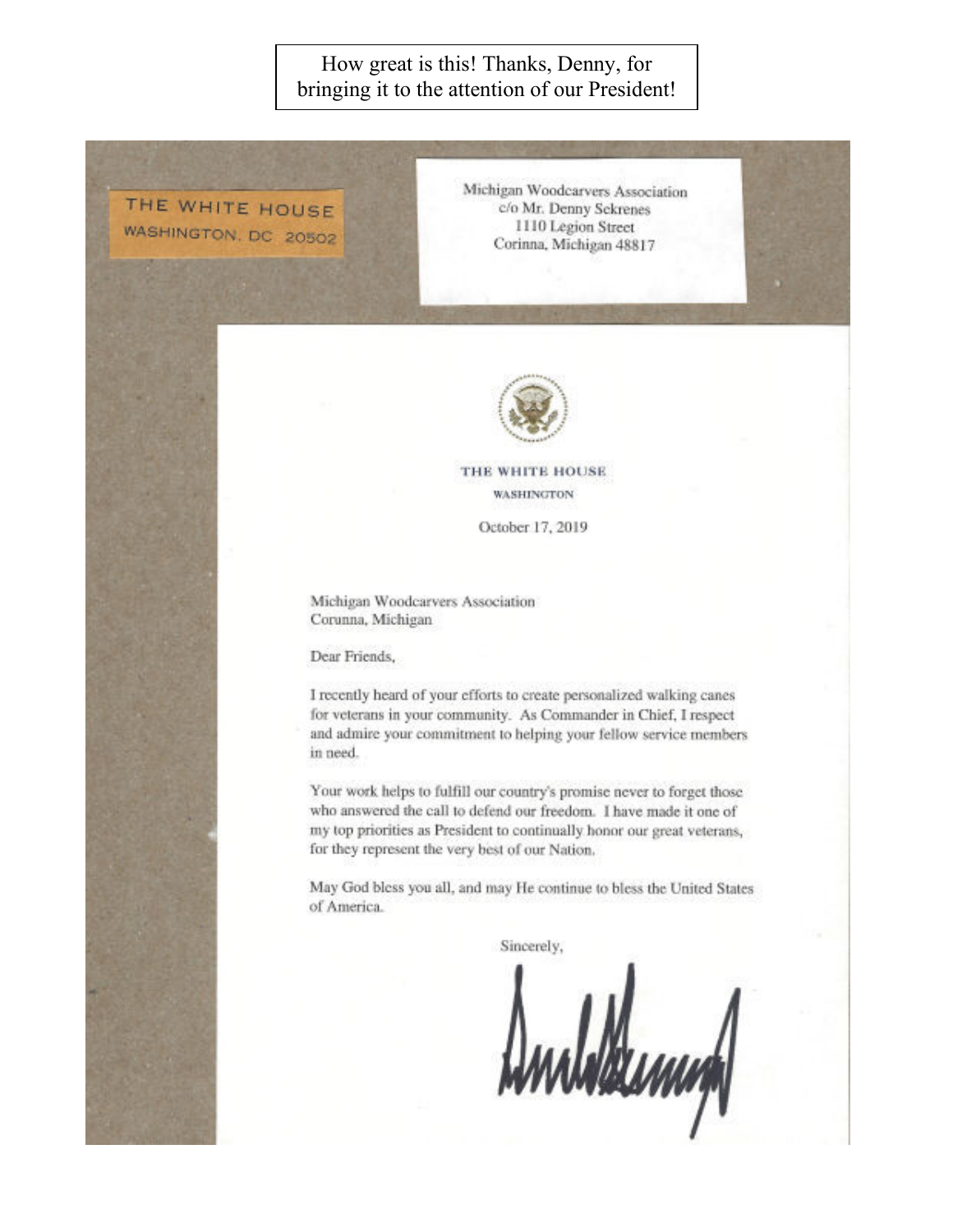#### **CARVING WITH KIDS---PART 2 OF 3---THIS WORKS FOR ME----WHAT WORKS FOR YOU?**

**PART 2:** Class size is limited to 8 kids who are accompanied by a parent, grandparent or other



responsible adult. Each kid wears a name tag with their first name printed on it. The carving tables are arranged in a U formation with a belly board at each place (and a chair). The kids sit on the outside of the U and I work in

the inside. I tell them who I am and that they will be working with very sharp tools. Sometimes they are asked to count their fingers and to be careful so they have that many when they are done. I explain why they need a glove and which hand to put it on. I show them the tools and how the gouges are different and which is the alphabet tool, the V tool.

 Then I show them 2 basic cuts, the stop cut and the push cut. I tell them that they do not want to "dig" deeply into the project when carving, but to practice shaving the wood. I use parents as an example here. The Father shaving his face and the Mother shaving her legs. I demonstrate these cuts on the project and let them start carving. Since I am in the middle of the U, I can go back and forth to each of the kids. Some take to carving very quickly and some don't, so I have to make judgements on how much to help each kid. I

never say anything bad about their carvings, I continue to encourage them. I never say your carving is the best of the group. I praise them all. The adults often help their child but it is important to see that they only help, not criticize.

 Billie Jo suggested adding painting to the carving session. So, after the kids have completed carving of

1 or 2 projects, they can paint them with acrylic paints. I do not interfere with their selection of colors.



 The first kids' class was scary. Kids ranging in age from 6 to maybe 11 sat around the table and were going to use very sharp tools to cut wood. Could they do it? Would the project be

something they could do? What might go wrong? Well right away one girl cut her finger enough so it bled. She cried and said she was never going to carve again and she was quitting right then and there. I put a bandaid on her finger and her Mother talked her into finishing her project. This young lady has participated in a number of kids' classes since then and this April was awarded  $1<sup>st</sup>$  place in a carving show competition in the youth category. I still am a little nervous when starting a new class, so I am always very cautious and careful. I know now that seldom do the kids hurt themselves (they listen to me!) and if they do it is just a minor wound. Unfortunately, I am the one who gets hurt most often by putting my finger where I shouldn't as a kid carves. Adults also have to be careful.

Sometimes when I am not looking a parent will tell a kid how to do something and the kid "gets" them. While kids as young at 4 have carved successfully, most are in the 7 to 12 old year range. ……Part III coming in March…..





### **How do you frighten a Millennial?**

Put them in a room with a rotary phone and analog watch, an old typewriter and a TV with no remote (add rabbit ears for fun). Then leave directions for use in cursive!

**Bit of Humor from Tri-City Carvers:** I recently took up wood carving, and accidentally cut my finger. It's nothing serious. It's just a whittle cut.

#### **Repair job:**

Wife texts husband on a cold winter morning: "Windows frozen, won't open." Husband texts back: "Gently pour some lukewarm water over it and then gently tap edge with hammer." Wife texts back 10 minutes later:

"Computer really messed up now."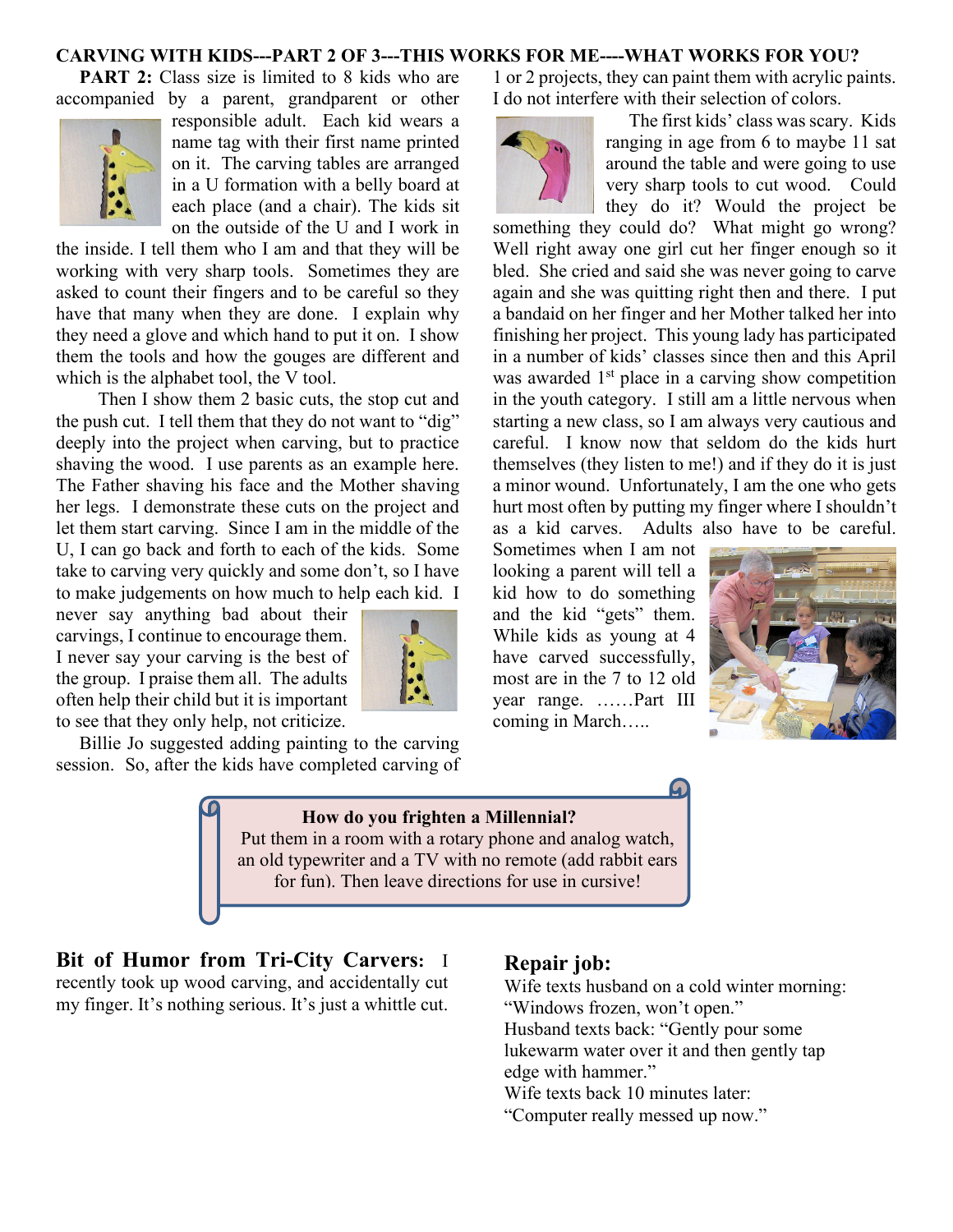**THE "CHATTER" NEWSLETTER GOES OUT BY E-MAIL ONLY** on or about the first of the months listed below. All news to be included needs to be to the editor, Sandy Holder by the 25th of the month prior to publication. E-Mail and phone listed below. You can always download or read a PDF on the MWCA website at **www.miwoodcarvers.com**

**Please print and share this newsletter with the rest of your members** who don't receive it by email and **FORWARD THE NEWSLETTER BY EMAIL** to your club members who do have email. Thank you.

#### CHATTER NEWSLETTER IS PUBLISHED ON OR AROUND THE FIRST OF JANUARY MARCH MAY JULY SEPTEMBER NOVEMBER

| <b>DATE</b>  | <b>EVENT</b>                 | <b>LOCATION</b>                       | <b>INFORMATION</b> |
|--------------|------------------------------|---------------------------------------|--------------------|
| 1/1          | <b>HAPPY NEW YEAR</b>        |                                       |                    |
| $3/19 - 22$  | <b>WOODLAND CARVERS EXPO</b> | De Vos Place in downtown Grand Rapids | 616-706-9685       |
| $3/21 - 22$  | <b>METRO CARVING SHOW</b>    | United Food & Commercial Workers Hall | 586-994-1146       |
|              |                              | 876 Horace Brown Dr. Madison Hgts.    | 810-392-3642       |
| 4/18         | <b>GREATER LANSING SHOW</b>  | Liberty Church                        | 517-285-5914       |
|              |                              | 12745 Georgia Ave Grand Ledge 48837   |                    |
| <b>APRIL</b> | <b>MWCA ANNUAL MEETING</b>   | Date to be announced                  | 989-277-5739       |

#### **2019 MWCA COMING EVENTS**

#### **MWCA BOARD AND COMMITTIES**

| <b>President</b>                                                                                             | <b>Vice President and Learning Seminar</b>                                   | <b>Secretary</b>                                                        | <b>Treasurer</b>                                                                             |
|--------------------------------------------------------------------------------------------------------------|------------------------------------------------------------------------------|-------------------------------------------------------------------------|----------------------------------------------------------------------------------------------|
| Denny Sekrenes                                                                                               | Dave Sanderson                                                               | Willy Stewart                                                           | Mary Lou Mulick                                                                              |
| 989-277-5739                                                                                                 | 989-339-6444                                                                 | $(989)$ 687-2536                                                        | $(616)$ 902-3888                                                                             |
| vetcane@charter.net                                                                                          | sandersonwoodart@yahoo.com                                                   | stewartwilly@yahoo.com                                                  | mulickg@gmail.com                                                                            |
| "Chatter" Editor                                                                                             | <b>MWCA Chaplain</b>                                                         | Judging                                                                 | <b>Promotional (Calendars, etc.)</b>                                                         |
| Sandy Holder                                                                                                 | Arnold Tew                                                                   | Phyllis Burghy                                                          | Denny Sekrenes                                                                               |
| $(231) 734 - 5125$                                                                                           | "Thank you to Milan Maybee, for your                                         | $(989)$ 928-4242                                                        | $(989)$ 277-5739                                                                             |
| horsecarver@gmail.com                                                                                        | many years with us, you will be missed."                                     | cedarbirdshoppe@charter.net                                             | vetcane@charter.net                                                                          |
| <b>Patriot Cane Project</b><br>Mid-Michigan Carvers<br>Denny Sekrenes<br>989-277-5739<br>vetcane@charter.net | Webmaster<br>Justin Swanson<br>616-446-0120<br>Justin.john.swanson@gmail.com | <i>Insurance</i><br>Sharon Seitz<br>734-645-9214<br>MWCAinsur@yahoo.com | <b>MWCA Representative</b><br><b>Russell Ross</b><br>616-213-1613<br>russell $42$ @gmail.com |

**Soap Carving kits and info: Gail Brooks**: **brooksgi@comcast.net** or you can text to 248-255-2005, please text only, no phone calls.

The MWCA "Patriot Cane Program" completed 44 canes for **September and October 2019**. From June 2007 thru October 2019, **4760 canes have been delivered.** Thanks to everyone for your help and support for the program!

|             |              |          |             | $  -$      |                  |            |
|-------------|--------------|----------|-------------|------------|------------------|------------|
| <b>MSgt</b> | Janine M.    | Whalen   | <b>USMC</b> | <b>SWA</b> | Sanderson, David | <b>HWC</b> |
| A2C         | Jack L.      | Welty    | <b>USAF</b> | Vietnam    | Smith, Charles   | <b>HAW</b> |
| <b>PFC</b>  | John A.      | Ripple   | Army        | WWII       | Goins, Connie    | <b>RIV</b> |
| Sgt         | James II     | Osterman | Army        | Vietnam    | Melby, George    | WDW        |
| Cpl         | Jose L.      | Guzman   | <b>USMC</b> | Vietnam    | Tobias, Tom      | SAL        |
| <b>PFC</b>  | Edwin J.     | LaDuke   | Army        | WWII       | Peruski, Dave    |            |
| SPC4(T)     | James J.     | Hines    | Army        | Vietnam    | Larson, Marcy    | <b>MET</b> |
| Sgt         | Steven K.    | Thomas   | <b>USAF</b> | Vietnam    | Dentino, Gary    | <b>FRT</b> |
| MM3         | Michael R.   | Tedder   | Navy        | Vietnam    | Nielson, Ronald  | WGF        |
| SSgt        | George S. II | Baker    | Army        | Vietnam    | Nielson, Ronald  | WGF        |
| SSgt (ret.) | Lawrence R.  | Peterson | <b>USAF</b> | Vietnam    | Floyd, Chris     | HAW        |
| Sgt(T)      | Michael H.   | Pierce   | Army        | Vietnam    | Patterson, Bruce |            |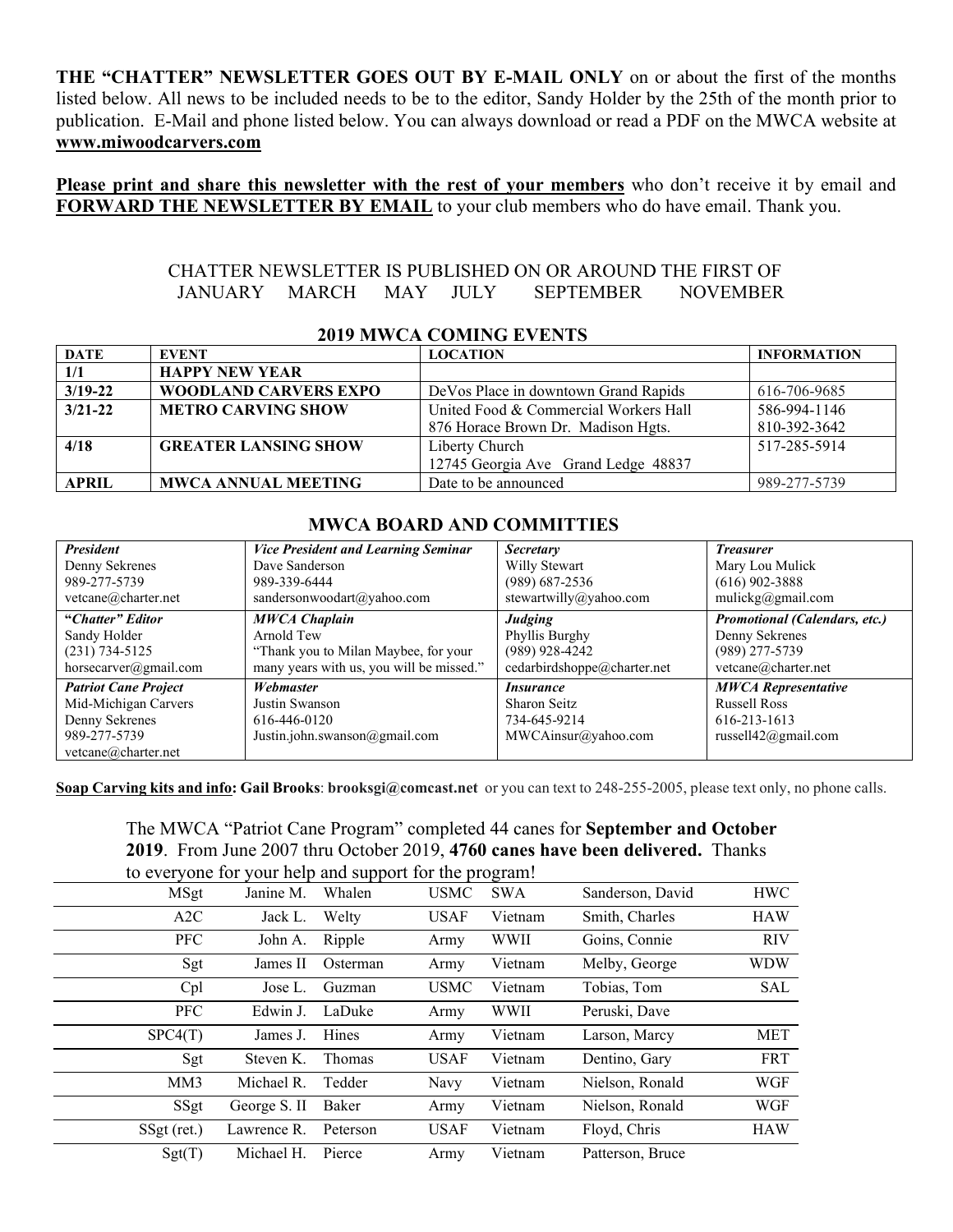| Sgt              | John E.        | Coverstone  | <b>USAF</b> | Vietnam               | Drake, Bud        |              |
|------------------|----------------|-------------|-------------|-----------------------|-------------------|--------------|
| Sgt(T)           | Ralph H.       | Klein       | Army        | Korea                 | Smith, Charles    | <b>HAW</b>   |
| MSgt             | Larry P.       | Carrithers  | <b>USMC</b> | Vietnam               | Nielson, Ronald   | WGF          |
| Cpl              | Edward G.      | Veltman     | <b>USMC</b> | Vietnam               | Sandeen, Chuck    | <b>SLY</b>   |
| Sgt              | Ronald S.      | Bartlett    | Army        | Vietnam               | Reynolds, Edward  | <b>WGF</b>   |
| SPC4             | Frank E.       | Quinn       | Army        | $\overline{V}$ ietnam | Wolak, Stan       | SLY          |
| Sgt              | Rickey F.      | Novak       | Army        | Vietnam               | Nielson, Ronald   | <b>WGF</b>   |
| Sgt(T)           | Dwayne C.      | Schlaud     | Army        | Vietnam               | Sandeen, Chuck    | <b>SLY</b>   |
| SSgt             | Charles E.     | Hawes       | Army        | $\overline{V}$ ietnam | Mathis, Len       | <b>SCC</b>   |
| PFC              | Thomas L.      | Longueuil   | Army        | Vietnam               | Pfenning, Ray     | OLW          |
| A1C              | Kenneth L.     | Moore       | <b>USAF</b> | Vietnam               | Follbaum, Gary    | <b>RIV</b>   |
| SPC5             | Charley H.     | Gee         | Army        | Vietnam               | Harthan, Virginia | <b>WDW</b>   |
| SPC4             | Onas           | Smith       | Army        | Vietnam               | Dentino, Gary     | <b>FRT</b>   |
| SPC4(T)          | Samuel A.      | Dowe        | Army        | Vietnam               | Dunham, Richard   | OWL          |
| LtCol (ret.)     | George A.      | Ounan       | <b>USAF</b> | Vietnam               | Smith, Charles    | <b>HAW</b>   |
| SSgt             | Dale W.        | Buehrer     | Army        | <b>WWII</b>           | Lee, Robert L     | OWL          |
| Pvt              | Lonnie R.      | Latchaw     | <b>USMC</b> | Vietnam               | Smith, Wendell    | <b>NWC</b>   |
| $\overline{PFC}$ | Francis J.     | Kleinbriel  | Army        | Vietnam               | Sandeen, Chuck    | <b>SLY</b>   |
| Cpl              | Danny K.       | Manning     | <b>USMC</b> | Vietnam               | McFadden, Scott   | <b>SLY</b>   |
| $\overline{PFC}$ | David D.       | Rachels     | Army        | Pacific               | Reynolds, Edward  | <b>WGF</b>   |
| LCpl             | Paul J. "P.J." | McCarthy    | <b>USMC</b> | Vietnam               | Barta, Louie      |              |
| EW <sub>2</sub>  | Richard C.     | Andrews     | Navy        | $\overline{V}$ ietnam | Paupard, Fred     | <b>BWC</b>   |
| Pvt2C            | Darrell C.     | Hurd        | Army        | Vietnam               | Sanderson, David  | $\bold{HWC}$ |
| SPC4             | Dale<br>WESLEY | Buehrer     | Army        | Vietnam               | Marsh, Bob        | MID          |
| SK3C             | Edward A.      | Kirchoff    | Navy        | <b>WWII</b>           | Nielson, Ronald   | WGF          |
| SFC(E7)          | William P.     | Ewing       | Army        | Vietnam               | Wipp, Nancy       | <b>SLY</b>   |
| HT3              | Rick J.        | McKinnon    | Navy        | Vietnam               | Vansingel, Lesa   | COC          |
| SPC4             | Nels F.        | Bye         | Army        | $\overline{V}$ ietnam | Wipp, Nancy       | <b>SLY</b>   |
| CWO <sub>2</sub> | Robert J.      | Golembieski | Navy        | <b>SWA</b>            | Puchalsky, Howard |              |
| 1 <sub>Lt</sub>  | Joseph M.      | Meredith    | Army        | Vietnam               | Bluga, John       |              |
| SPC4             | Dennis W.      | Foreman     | Army        | Vietnam               | Green, Horold     | <b>MET</b>   |
| SPC4             | Gerald V.      | Morrison    | Army        | Vietnam               | Green, Horold     | <b>MET</b>   |

### **COULD WE PLEASE GET THE NAME OF YOUR CLUB** (IF NOT LISTED) **IF YOU SUBMIT EAGLE HEAD(s) FOR CANES? WE WANT TO MAKE SURE YOUR CLUB IS CREDITED FOR YOUR GENEROUS WORK. THANKS!!!**

MWCA "Patriot Cane Program" completed 49 canes for **November and December 2019.** From June 2007 thru December 2019, **4802 canes have been delivered.** Thanks to everyone for your help and support for the program. Donald

| WO2 (Ret.) | F."WOODY"     | Woodworth    | <b>USMC</b> | WWII/Korea  | Dunham, Richard | OWL        |
|------------|---------------|--------------|-------------|-------------|-----------------|------------|
| Cpl        | Ernest D.     | Harbin       | AAF         | <b>WWII</b> | Wolak, Stan     | <b>SLY</b> |
| SSgt       | Lloyd F. II   | Putman       | Army        | Vietnam     | Wolak, Stan     | <b>SLY</b> |
| Sgt        | $(Open)$ O.W. | Johnson      | <b>USMC</b> | Vietnam     | Denning, Mary   |            |
| GM3        | Robert J.     | <b>Noble</b> | Coast Guard | <b>WWII</b> | Dunham, Richard | OWL        |
| <b>PFC</b> | Gerald H.     | Schade       | Army        | <b>WWII</b> | Brumm, Jim      | <b>HAW</b> |